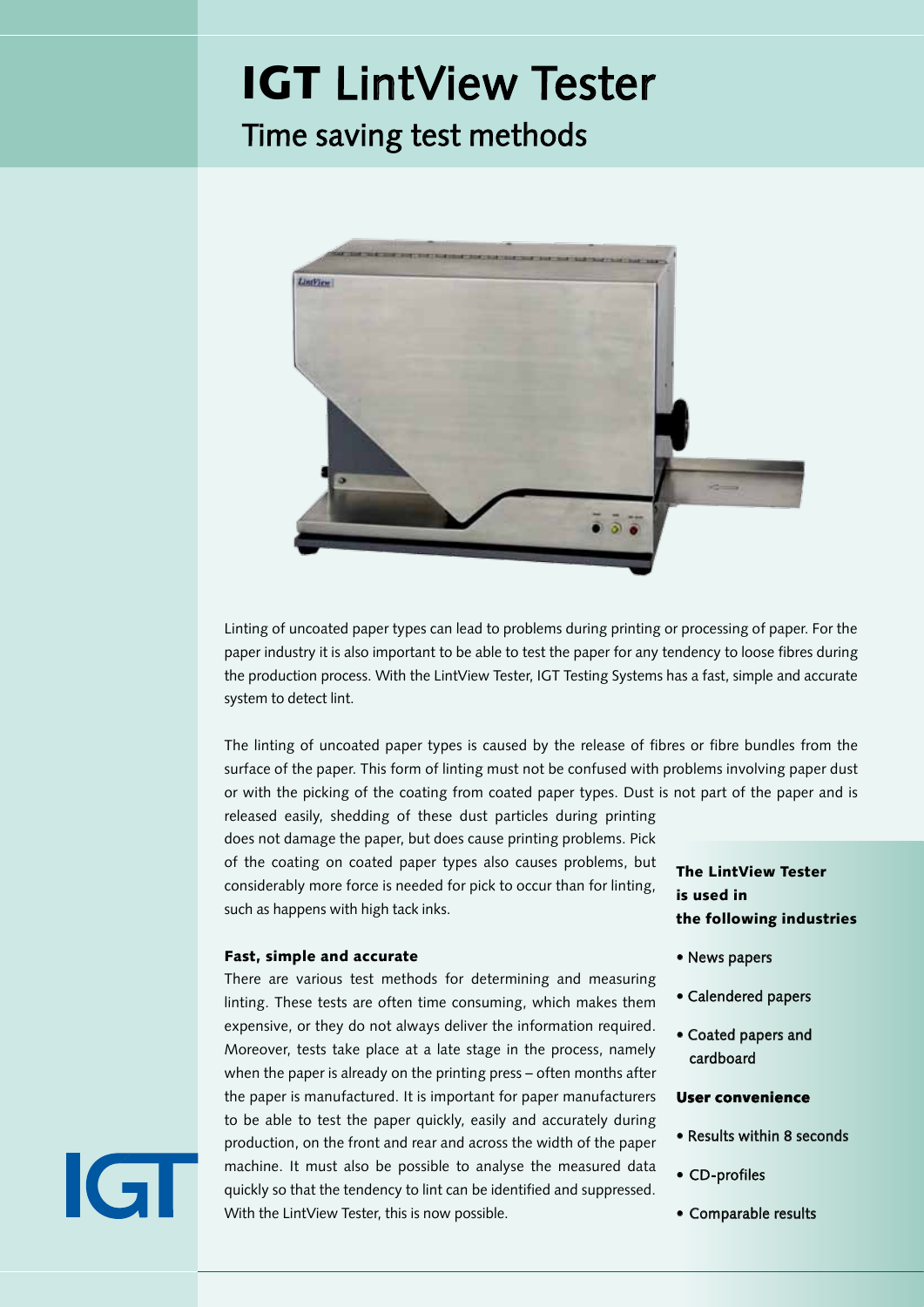### IGT LintView Tester Easy to operate



#### Entire width paper web in view

The test is done by with the aid of certified, calibrated tape on samples from the width of the web. The tape is rolled under constant pressure against the paper sample and then pulled off again. This means there is no ink, solvent or whatever needed to remove any loose fibres from the paper's surface. The LintView tests are not sensitive to change in viscosity under the influence of temperature. The particles stuck to the tape are analysed in the LintView tester by a camera, after which

the tendency to linting can be expressed as a number within just minutes. The simplicity and speed of the test also makes it possible to take samples across the full width of the paper machine to definine a cross directional, CD profile. This CD profile can be used to produce paper that is as even as possible across the entire width of the paper machine.



#### Testing during the production process

The LintView Tester is compact and takes less than one metre of space on the workbench. The system is simple to operate via the PC, does not require maintenance and is easy to calibrate. The samples are fed into the system automatically and the measurements are done, the analysis is then shown on the display within a few seconds. With the measurements of the LintView tester – preferably performed conditioned in the paper mill –

the paper manufacturer is able to correlate the relationship between the tendency to linting and the different stadia in the production process, such as the dosing of water and chemicals, the quality of the felt or the drying temperature.



#### LintView Tester in practice

The LintView tester is suitable for various uncoated paper types, such as newsprint, calendered paper and some types of tissue and cardboard. The system is in use with various paper manufacturers around the world and is also used by digital printing equipment manufacturers for toner adhesion test.

#### Automatically saving images

The images the camera takes can be stored automatically. All pictures can be reviewed later. The images can also be reviewed during a test. Tools are available for measuring the length, thickness and the surface area of a particle in the image. These measurements are automatically stored.

#### The LintView results

The collected particles are classified per surface area. The user can select the lower and upper limit per group. The classification can therefore easily be adjusted to the way in which the pulp is obtained.

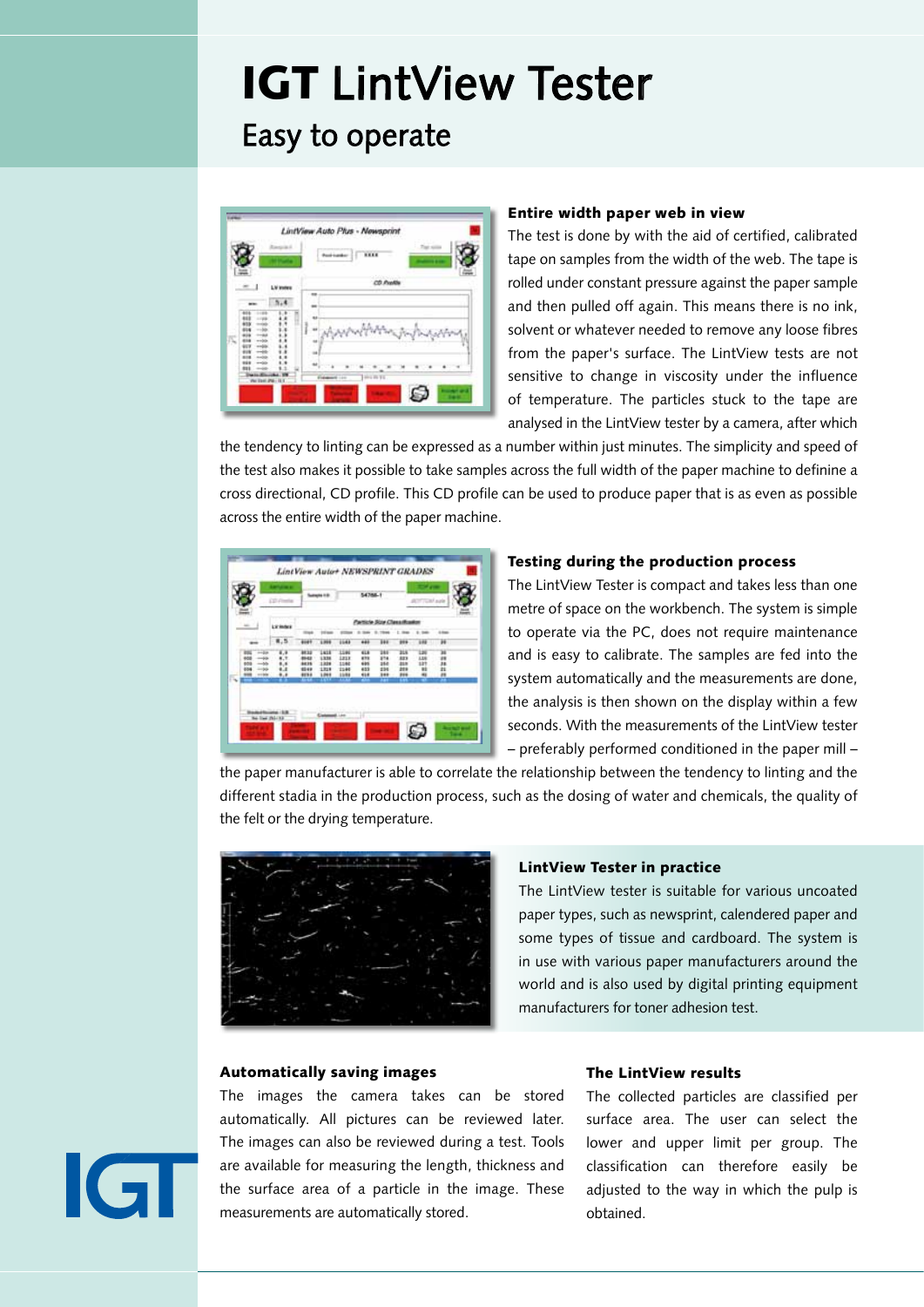### IGT LintView Tester Flexible settings



#### The LintViewIndex calculation

The higher the LintViewIndex, the more particles the tape has taken off the paper surface. Per classification group a weighting factor can be assigned, with which the contribution per group can be set. Within each group the total amount of particles is measured. The LintViewIndex is calculated from the results of the individual classes.

#### Shives en vessels

LintView looks at particles. Within the software certain special particles can be recognised, for example shives, which are shavings or splinters, or vessels. The LintView software then records, in a separate group, whether a particle meets previously set minimum and maximum values for six different measures and properties of the particles. These particles are automatically coloured in the image. Based on this image the particle can be found on the tape and via microscopic examination the origin of the particle can be determined.

#### Measuring modes

Depending on the LintView use, different measuring modes can be selected. This way the operator can investigate various groups, for example coating particles, vessels or just fibres longer than a certain length.



#### Reference slide

To be able to check the LintView for correct operation a reference slide is supplied. In a specific mode this reference slide must always give a fixed value. While producing this slide the image is captured, and with this the camera can be checked for possible faults. The settings of the verification measurement mode guarantee that the slide is always measured under the same conditions.

#### Remote support

Once the LintView tester is installed, the user can give permission to remote control the device if the computer is connected to the internet. If this is not possible then an automatically generated text file can be used. In this file the parameters and all set values of the LintView test mode are written. By sending this file to IGT, remote support is available.

#### Various kinds of tape

IGT produces various types of tape, each with its own adhesive strength. All rolls of tape are classified into categories.

#### Round Robin test

 $\overline{G}$ 

Often it is necessary to be able to align different LintView testers with each other. By defining a common measurement mode, organisations can compare LintView indexes with each other. To make the exchange of these data possible, naturally the other circumstances need to be equal too, such as the same kind of tape and the same kind of substrate carrier. IGT also supplies paper samples so that they can do a Round Robin test. For further information please contact the IGT dealer or agent in your country, or the IGT Head Office.